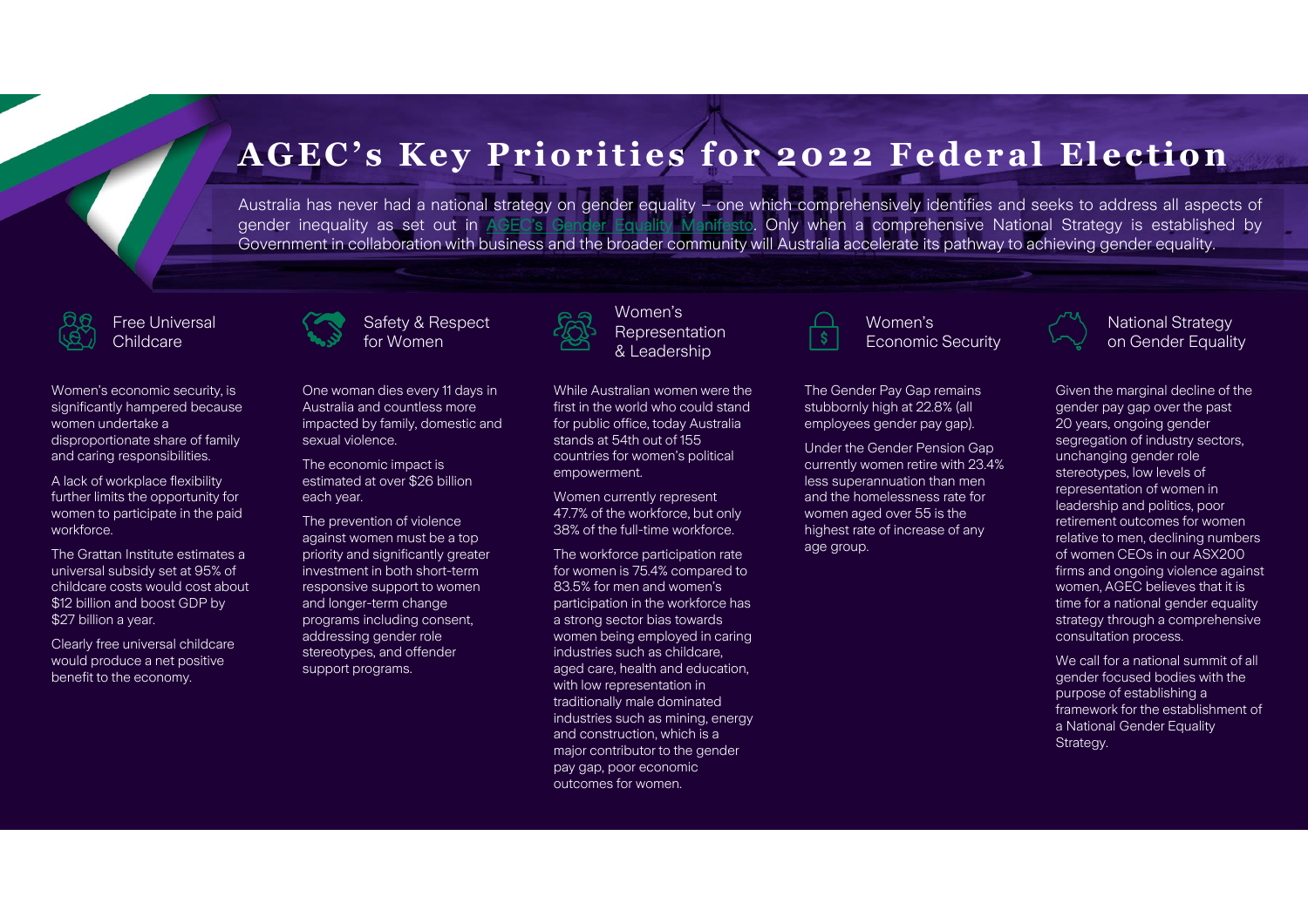# **AGEC's Key Priorities for 2022 Federal Election** RECOMMENDATIONS

Free Universal Childcare

Increase women's workforce participation and create a more equal distribution of caring responsibilities between men and women including:

- Adopt a system of free universal childcare to incentivise parents to remain in the workforce
- Eliminate gender bias in the Government paid and unpaid parental leave scheme by removing the distinction between primary and secondary caregiver
- The Commonwealth Paid Parental Leave Scheme to increase from 18 to 26 weeks for both parents on a "use it or lose it" basis
- Specifically address gender role stereotypes which inequitably divide domestic and caring work between men and women through a national advertising campaign

Ensure safety and respect for women through a material increase in investment in:

Safety & Respect for Women

- Services and programs that support victims of domestic violence, sexual assault and harassment
- Long-term programs to eliminate gender stereotypes, and promote respect for women and girls
- Adopt all 55 recommendations of the Australian Human Rights Commission's Respect@Work Report

Increase women's workforce and leadership representation through:

Women's Representation & Leadership

- Equal representation at all three levels of government and cabinets
- Adopt all 28 recommendations of the Set the Standard report
- Fund non-partisan organisations to run programs for women considering entering public life to increase the representation of women at all three levels of government in Australia
- Fund an education program in schools and universities which encourages and empowers girls and young women to consider leadership positions in public and community service
- Fund a national education program in schools and universities to positively shift the perception of women and in particular, those in public office
- Investment in promoting increased female representation and leadership representation in male dominated industries
- Increased stimulus spend in female dominated care industries (childcare, aged care and disability)
- WGEA enhancements including extended reporting from Government organisations, detailed and enforceable minimum standards for organisational gender equality measurement and reporting

Strengthen women's economic security including:

Women's

Economic Security

- Superannuation paid on Government paid parental leave scheme
- Public reporting of companies' gender pay gap under the Workplace Gender Equality Act (WGEA)
- WGEA introduce mandatory public reporting of gender pay gaps by employers with >100 employees
- Federal, State and local councils to be included in WGEA reporting
- Public reporting of gender pension or retirement gap
- Fair Work Act reforms include equal remuneration objective and re-evaluate carer low pay rates

A national strategy should consider

National Strategy on Gender Equality

the following matters: • A review of gender equality

- strategies of leading gender equality nations
- Gender balance in all Budget expenditure and all policy and program decisions to explicitly consider the impacts on women
- A gender lens is applied to all infrastructure spend
- Interventions to increase the proportion of women with relevant experience in key decision-making roles in Government and large not for profit and listed public companies using a 40:40:20 minimum standard
- Explicitly address gender issues in the National School Curriculum
- Adopt a national advertising campaign to address the impact of negative gender role stereotypes on children and young people
- Address imbalances in award and wage setting mechanisms that imbed historical biases against the caring sector
- Materially increase investment in all aspects of gender equality